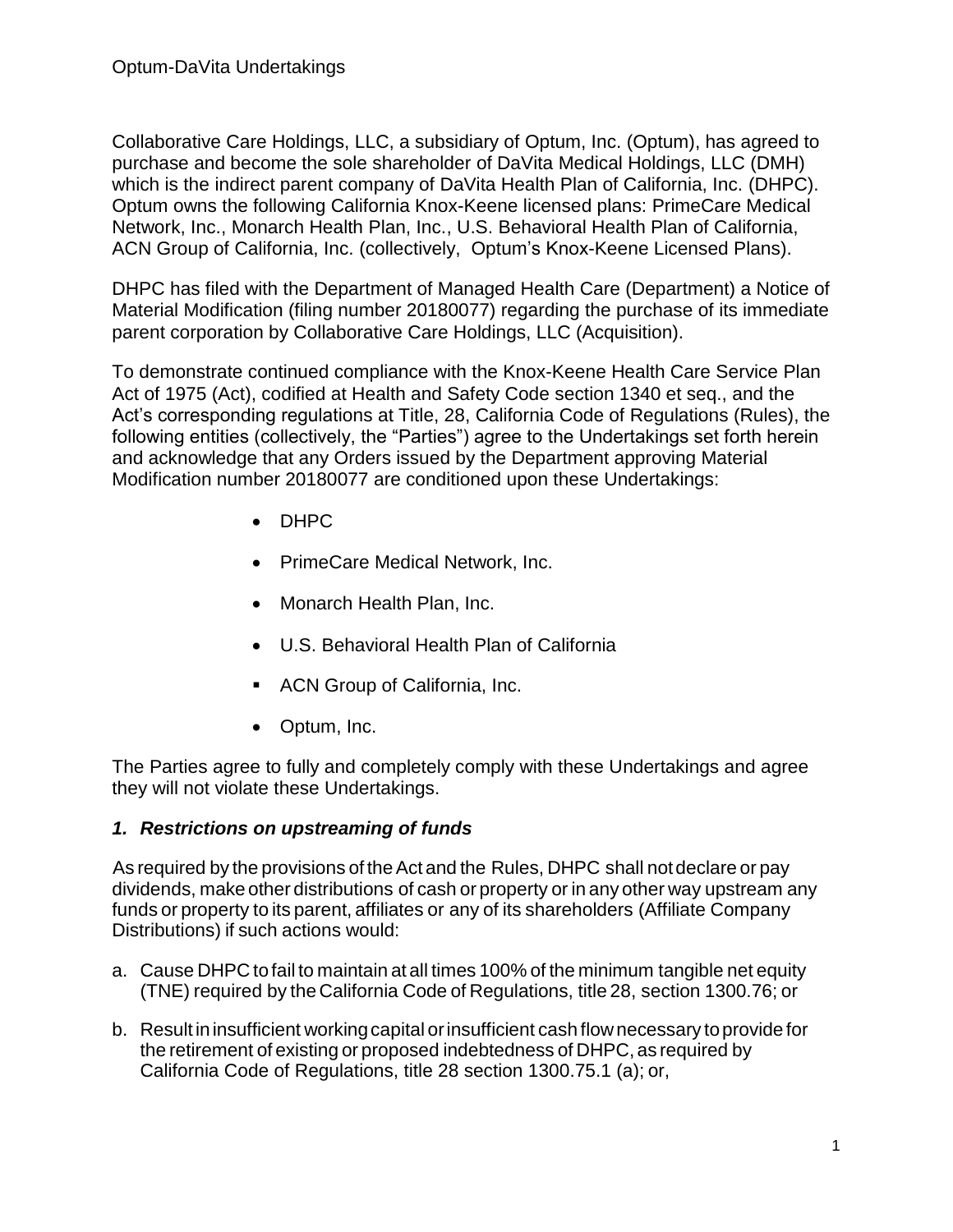c. Result in DHPC being unable to provide or arrange health care services as required by and in accordance with the Act and the Rules.

Forpurposesof these Undertakings "Affiliate Company Distributions"shallnot bedeemed to referto payments made under the terms of any administrativeservice agreement, tax sharing agreement or intercompany loan agreement, which has been filed with the Department in accordance with the Act and either approved or not disapproved by the Department.

#### *2. Material Modification required before guaranteeing, cosigning or assuming loans, or before borrowing*

DHPC acknowledges the Department's requirement that DHPC obtain the Department's prior approval of thefollowing actions and, therefore, will not take anyof the following actions prior to the submission of aNotice of Material Modification and the receipt of the Department's Order of Approval of the Notice:

- a. Cosign orguarantee any portion of anycurrent orfuture loansand/or credit agreements entered into by its parent, affiliates, or any of its shareholders; or
- b. Permit any portion of loans obtained by its parent, affiliates or shareholders, to be assumed by DHPC; or
- c. Allow a pledge or hypothecation of DHPC's assets or capital stock in any way connected with any current or future loans of DHPC's parent, affiliates or shareholders; or
- d. Borrowany funds or otherwise incur any indebtedness for the purpose of making any Affiliate Company Distribution, except (i) any Affiliate Distribution that is made in compliance with Undertaking 1 herein, or (ii) a payment made pursuant to any written administrative services agreement or tax sharing agreement or intercompany loan agreement between or among DHPC's shareholders, DHPC's affiliates or DHPC's affiliate shareholders, which hasbeenfiled with the Department inaccordance with theActand either approved or not disapproved by the Department.

## *3. Notice of undertakings to creditors*

DHPC will ensure that written disclosure of Undertakings (1) and (2) above is given toany and all current/future holders of any loans and/or credit agreements orany affiliates of shareholders of DHPC to the extent that DHPC's assets and/or stock are involved in such loans and/or credit agreements to ensure that the holder of such instrument(s) has written notice that the satisfaction of any obligation under such instruments is subordinated to DHPC's obligations under the Act and Rules hereunder.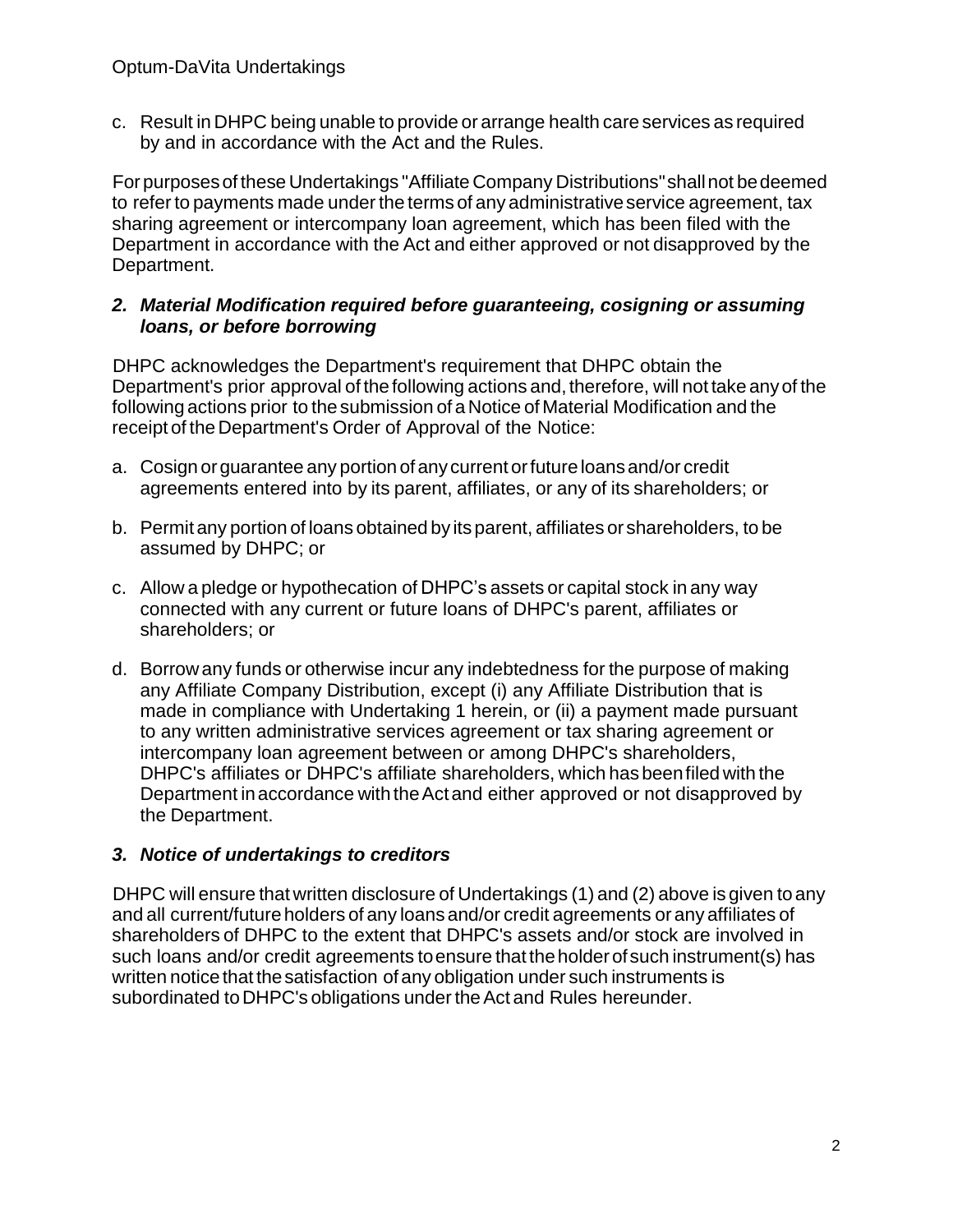## *4. DHPC to pay costs associated with DMHC's review for compliance with undertakings*

DHPC agrees to pay within 20 business days from the receipt of billings from the Department the actual costs arising from the activities of the Department, including any necessary out-of-state travel, incurred in the course of verifying and auditing compliance by the DHPC with theAct and each of the Undertakings set forth herein. Such activities, including any of the routine and non-routinesurveys,audits,examinations, investigations orinquiries required orpermissible under the Act, will be conducted, at the Department's discretion. The costs arising from the activities of the Department will be approved by the Department's Accounting Division following the state travel guide.

## *5. Books and records to stay in California unless approved by the Department*

DHPC agrees that it shall not remove, or require, permit, or cause the removal of DHPC books and records, as defined in the Act, from California before filing a Notice of Material Modification and receiving the written approval from the Department, in accordance with the Act. Further, notwithstanding any failure or omission of DHPC's parent, or that of an affiliate, to maintain DHPC's records in California, DHPC agrees that it shall return to California, as may be *required* by the Department, within the timeframe specified by the Department, any such DHPC books and records that have been removed from California without the Department's express, written permission. ThisUndertaking shall notrestrict DHPCfrom maintaining booksand records inanelectronic format as long aselectronic booksand records arecontemporaneouslyavailable in California.

## *6. Key Functions and Management Based in California*

Optum and DHPC commit to keeping DHPC's Chief Executive Officer/President(s), Chief Financial Officer, and Chief Operating Officer currently in California overseeing the California operations of DHPC based in California, as well as the leaders responsible for local functions described below. Optum and DHPC further commit that job functions, performed at the time of the filing by employees in California who directly interact with members and providers in California for DHPC, will continue to be performed in California after the Acquisition. After the Acquisition is completed, DHPC shall maintain leaders and personnel to assure adequate organizational and administrative capacity and to perform, at a minimum, the following functions and positions in California consistent with DHPC's practices in effect prior to the Acquisition, to the extent delegated to DHPC by their respective full-service health plan customers:

- a. Clinical decision-making and California medical policy development including determination of DHPC's prescription drug formularies, including a Chief Medical Officer(s), medical directors and other clinicians;
- b. Prior authorization and referral functions;
- c. Enrollee grievance and appeal functions to the extent delegated;
- d. Network management;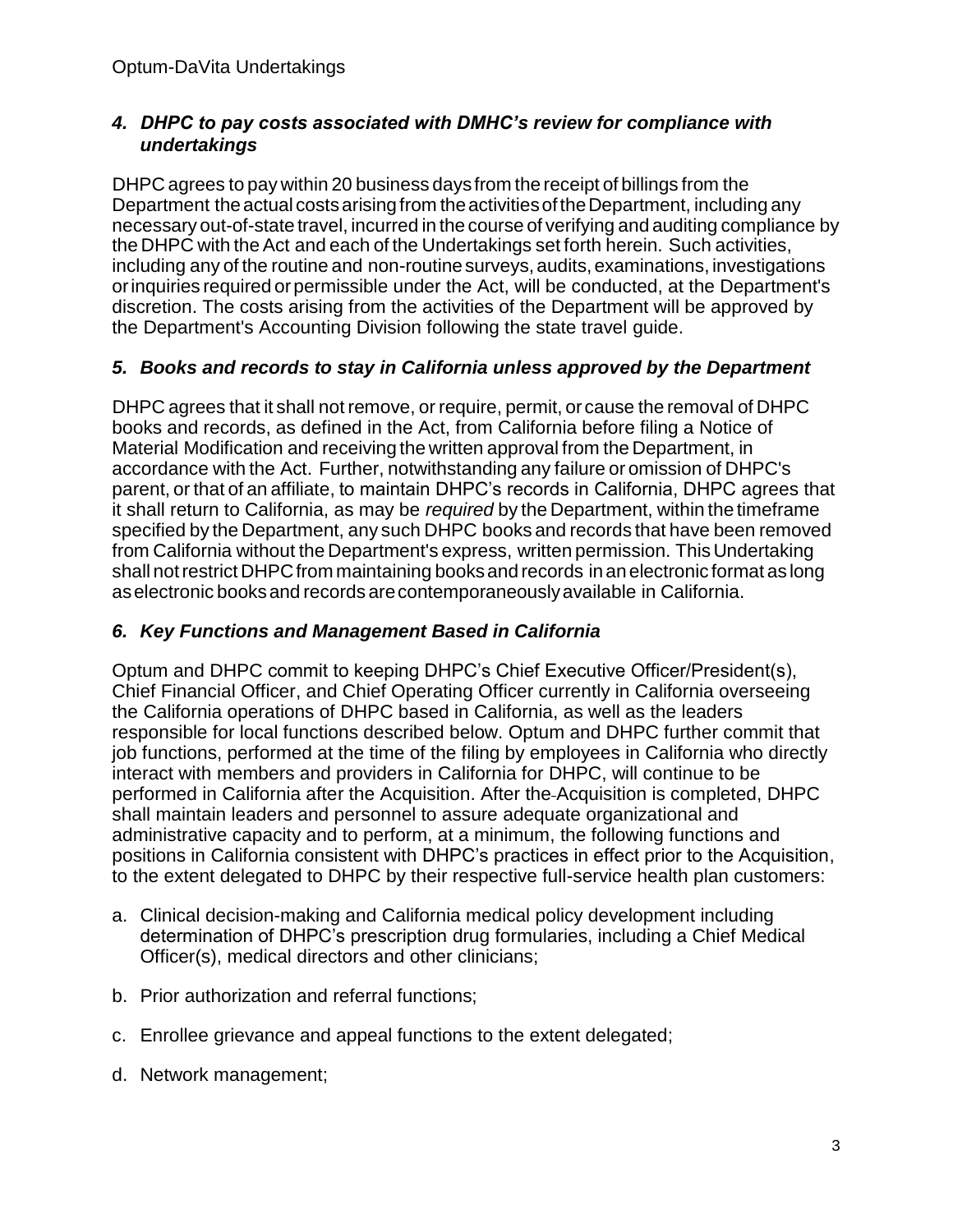- e. Provider services, including membership, accounting and provider directories;
- f. Provider Dispute Resolution Mechanism process;
- g. Key management personnel, including senior financial staff; and
- h. Key regulatory, legal, financial and compliance officers and other personnel performing state and federal compliance functions, including personnel knowledgeable with the Act and Rules as well as the laws governing Medi-Cal and any other applicable law.

These aforementioned functions shall be conducted in conformity with California standards, and timeframes, as required by the Act. DHPC confirms to the Department that it intends to maintain offices in California, which shall continue to serve as headquarters for DHPC's health care operations.

However, DHPC may utilize and share Optum's administrative services consistent with all Administrative Services Agreements filed and approved by DMHC.

#### *7. No increase in premiums because of the acquisition*

Optum represents and warrants that costs incurred in financing, analyzing and/or consummating the Acquisition (Acquisition Costs) will not be applied to premiums charged by its affiliates and will not impact the costs to California consumers enrolled in health plans offered by its affiliates. Acquisition costs include but are not limited to, attorneys' and investment bankers' fees, travel expenses, executive compensation due to the acquisition (including change in control payments, acceleration of outstanding equity incentives or signing/retention bonuses), due diligence expenses, and expenses related to concurrent or future mergers or acquisitions by its affiliates.

Annually, within sixty (60) days following the end of the calendar year, Optum shall file an attestation signed by its Chief Actuary, Chief Financial Officer or similar officer, certifying that no portion of the cost components of any premium rate charged for any commercial product offered in California by its affiliates include a charge related to the Acquisition Costs.

## *8. Charitable contributions*

a. UnitedHealth Group (UHG), through its affiliated entities and its employees have provided more than \$40 million in time and money contributions to philanthropic activities in California since the beginning of 2015. UHG employees have contributed over 420,000 volunteer hours to local charities over the same time period. UHG has provided consistent philanthropic support to citizens and organizations in California and commits to continue that consistent level of support of \$10 million annually over the next four (4) calendar years (2019-2022). UHG also agrees over the next four (4) calendar years to provide an additional \$2.5 million annually to philanthropic activities in California. These contributions of time and money shall be consistent with past UHG contributions in one or more of the following areas: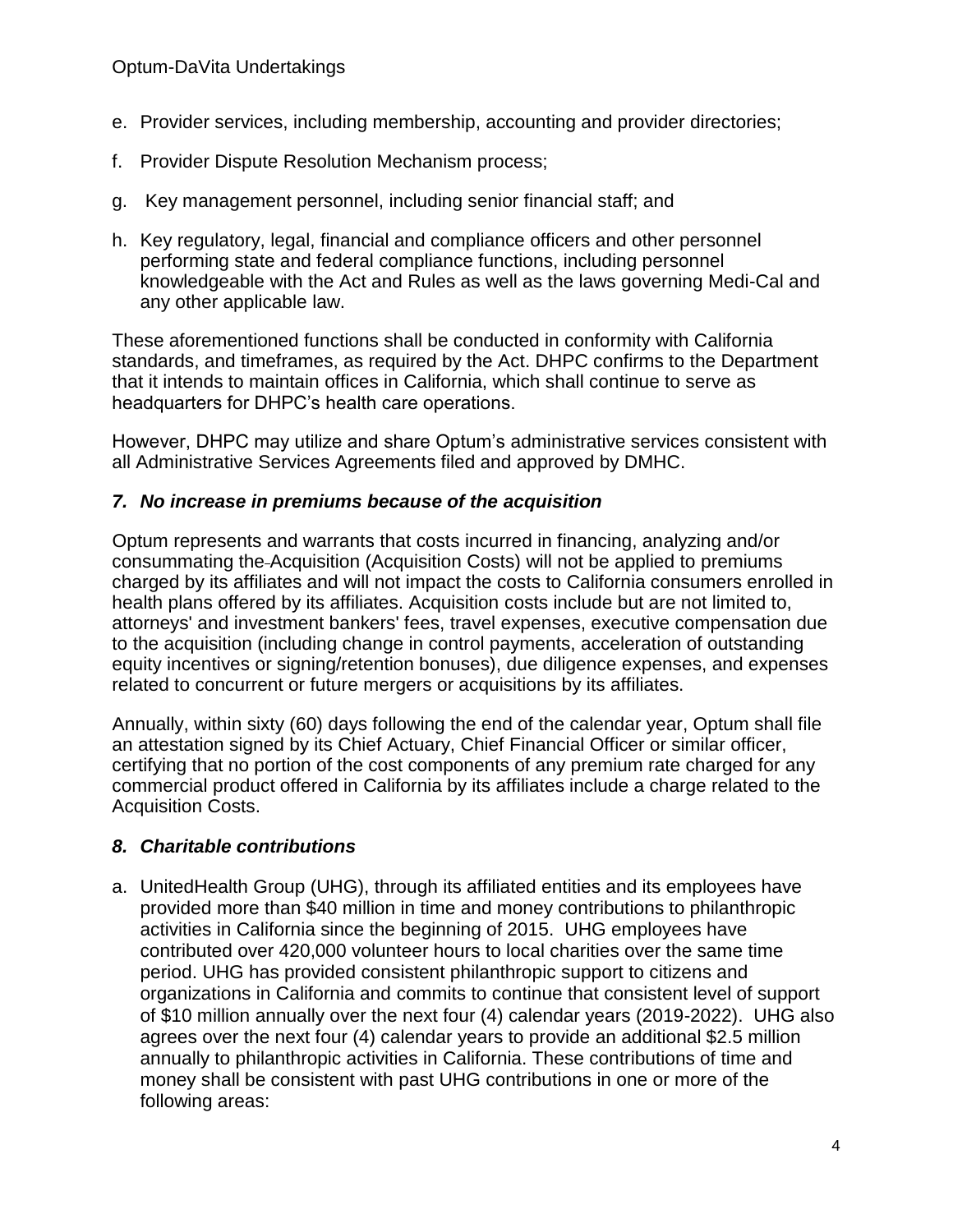#### Optum-DaVita Undertakings

- i. The United Health Foundation (UHF), whether through scholarships awarded through the UHF Diverse Scholars Initiative, grants to organizations that are committed to innovative health care delivery that improves access and outcomes, grants to support strategic partnerships, programs and initiatives for responsive, compassionate service to seniors, the military and veterans community, mothers and children in need, the chronically ill, and vulnerable and diverse communities, or matching contributions to support the charitable donations of UHG employees.
- ii. Medical grants to California families for medical services not (or not completely) covered by commercial health benefits by the UnitedHealthcare Children's Foundation (UHCCF).
- iii. Investments in communities and citizens of California to help address social determinants of health (e.g., the intersection of poverty and health) such as, but not limited to, supportive housing for individuals formerly recently incarcerated and low-income housing tax credit projects.
- iv. Broad enterprise-wide charitable giving and support by UHG, Optum and UnitedHealthcare (UHC) across a range of issue areas, including: health care, health and wellness, chronic disease prevention and care, access to care, education, disaster relief and recovery, and the environment.
- v. UHG's California employees giving generously of their time and treasure through charitable donations in the communities they live and work together with the associated dollar for dollar match by UHF and the economic value of the thousands of hours volunteering annually (hours value derives from Independent Sector valuations at [http://independentsector.org\)](http://independentsector.org/).
- b. UHG also agrees over the next four (4) calendar years to provide an additional \$2.0 million annually in grants and scholarships specifically to the UHF Diverse Scholars Initiative for the sole purpose of awarding grants and scholarships to those seeking to become a psychiatrist or psychiatric nurse practitioner in the field of Child and Adolescent Psychiatry.
- c. UHG shall actively promote these funding opportunities by, among other things, seeking grant requests, funding proposals and/or contributions from various wellqualified organizations; provided however, all funding decisions shall be made by UHF, UHCCF, UHG, Optum or UHC, as applicable, in their sole discretion in accordance with such respective entities' applicable purpose, guidelines, requirements, and grant eligibility criteria.
- d. Optum shall submit an annual report to the Department by March 1 of each year confirming that during the preceding calendar year UHG made the contributions in satisfaction of this undertaking and detailing how such contributions were used.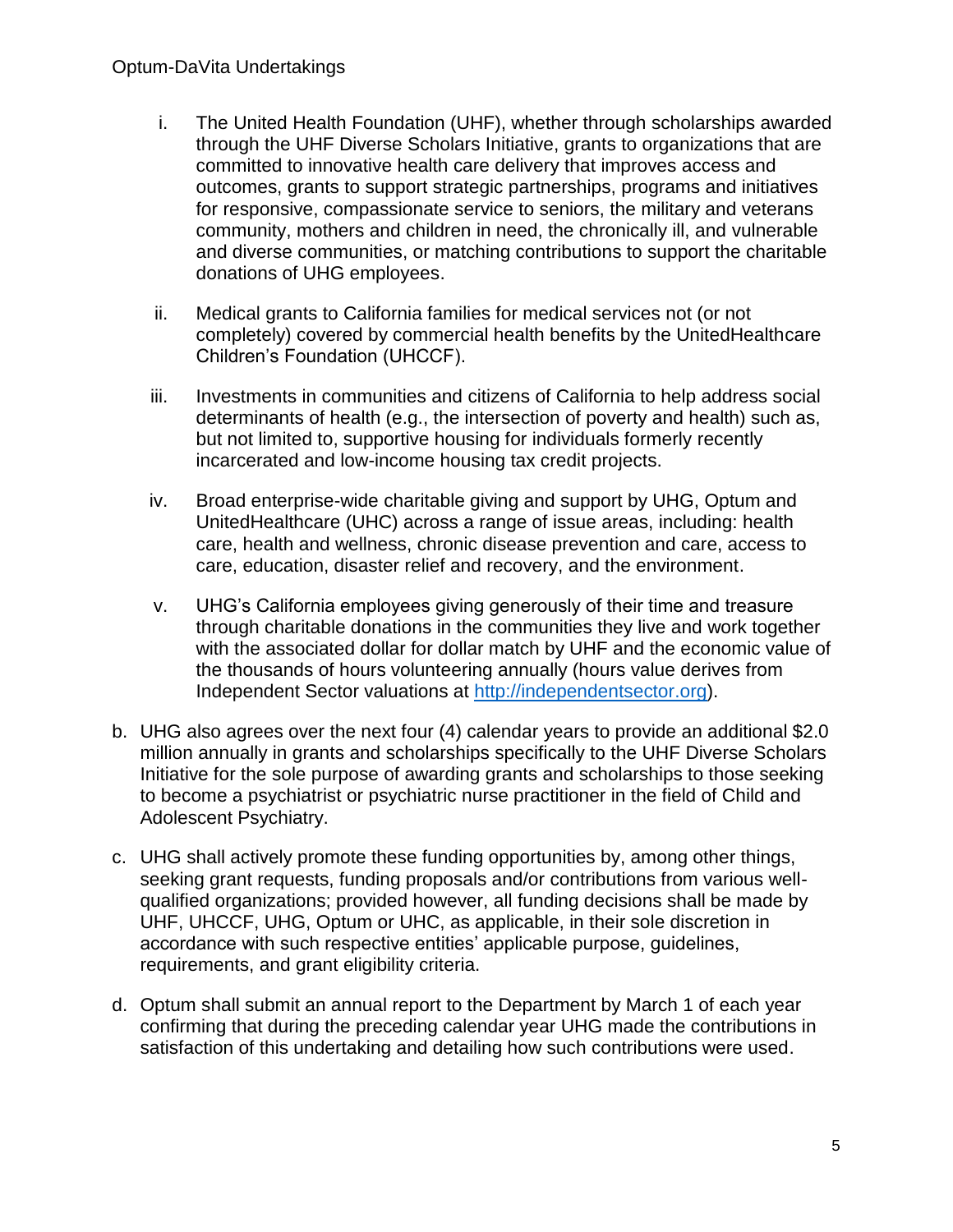## *9. Activities to address the opioid crisis*

- a. Over the course of calendar year 2019, Monarch Health Plan, PrimeCare Medical Network, and DHPC shall develop and deploy provider education on co-prescribing naloxone and provider education on buprenorphine prescribing (e.g. waiver training) and will evaluate network adequacy for opioid addiction treatment consistent with the authority granted under those limited or restricted licenses as well as contract requirements with full service health plans.
- b. Over the course of calendar year 2019, U.S. Behavioral Health Plan of California will develop and deploy provider education on Medication Assisted Treatment programs through its provider MAT webpage [\(MAT page\)](https://urldefense.proofpoint.com/v2/url?u=https-3A__www.providerexpress.com_content_ope-2Dprovexpr_us_en_clinical-2Dresources_mat.html&d=DwMFAg&c=euGZstcaTDllvimEN8b7jXrwqOf-v5A_CdpgnVfiiMM&r=VczuXo83xsg6__Ca-7yoQYb222kCi6Psz1iddVOv4eE&m=_vmtYnJK5DiRLJf0wSvGOQAXQ2UL8rR9YOM4J31dfiA&s=AwAqg3ukhd69G8fr3YjjgZsYns5yGIA7_NRDUJnujOM&e=) and education to assist providers in identifying substance abuse on its Behavioral Health toolkit page [\(BH](https://urldefense.proofpoint.com/v2/url?u=https-3A__www.providerexpress.com_content_ope-2Dprovexpr_us_en_clinical-2Dresources_PCP-2DTool-2DKit.html&d=DwMFAg&c=euGZstcaTDllvimEN8b7jXrwqOf-v5A_CdpgnVfiiMM&r=VczuXo83xsg6__Ca-7yoQYb222kCi6Psz1iddVOv4eE&m=_vmtYnJK5DiRLJf0wSvGOQAXQ2UL8rR9YOM4J31dfiA&s=Zj96YWhk-2iGHLfXwQFLmaZiTCUZJWYsNqnKxc6_QJQ&e=)  [Toolkit\)](https://urldefense.proofpoint.com/v2/url?u=https-3A__www.providerexpress.com_content_ope-2Dprovexpr_us_en_clinical-2Dresources_PCP-2DTool-2DKit.html&d=DwMFAg&c=euGZstcaTDllvimEN8b7jXrwqOf-v5A_CdpgnVfiiMM&r=VczuXo83xsg6__Ca-7yoQYb222kCi6Psz1iddVOv4eE&m=_vmtYnJK5DiRLJf0wSvGOQAXQ2UL8rR9YOM4J31dfiA&s=Zj96YWhk-2iGHLfXwQFLmaZiTCUZJWYsNqnKxc6_QJQ&e=), both pages will include Substance Use Disorder Helpline.
- c. Over the course of calendar year 2019 ACN Group of California shall develop and deploy provider education on the opioid crisis and substance abuse detection.
- d. Optum shall submit a report to the Department by March 1 of 2020 detailing how the subject plans have complied with this undertaking.

# *10.Compliance with CMS billing guidelines*

Optum agrees that all of its Knox Keene licensed health plans will comply with the Medicare Advantage laws related to billing and coding, as applicable.

## *11.Compliance with Timely Access Standards*

Optum's Knox-Keene Licensed Plans shall comply with the Knox-Keene Act timely access standards codified in Health and Safety Code section 1367.03, 1367.031, and 1367.035, and the implementing regulations, consistent with the authority granted under those limited or restricted licenses as well as contract requirements with full service health plans.

#### *12.Providers to be available to negotiate contracts with non-United plans' networks*

For a period of at least three (3) years from issuance of the Order of Approval, Optum through its medical groups, risk bearing organizations, and individual providers, in addition to DHPC, will continue to contract with non-United Healthcare California health plans on an arms' length basis in the normal course of business as Optum and DHPC do currently.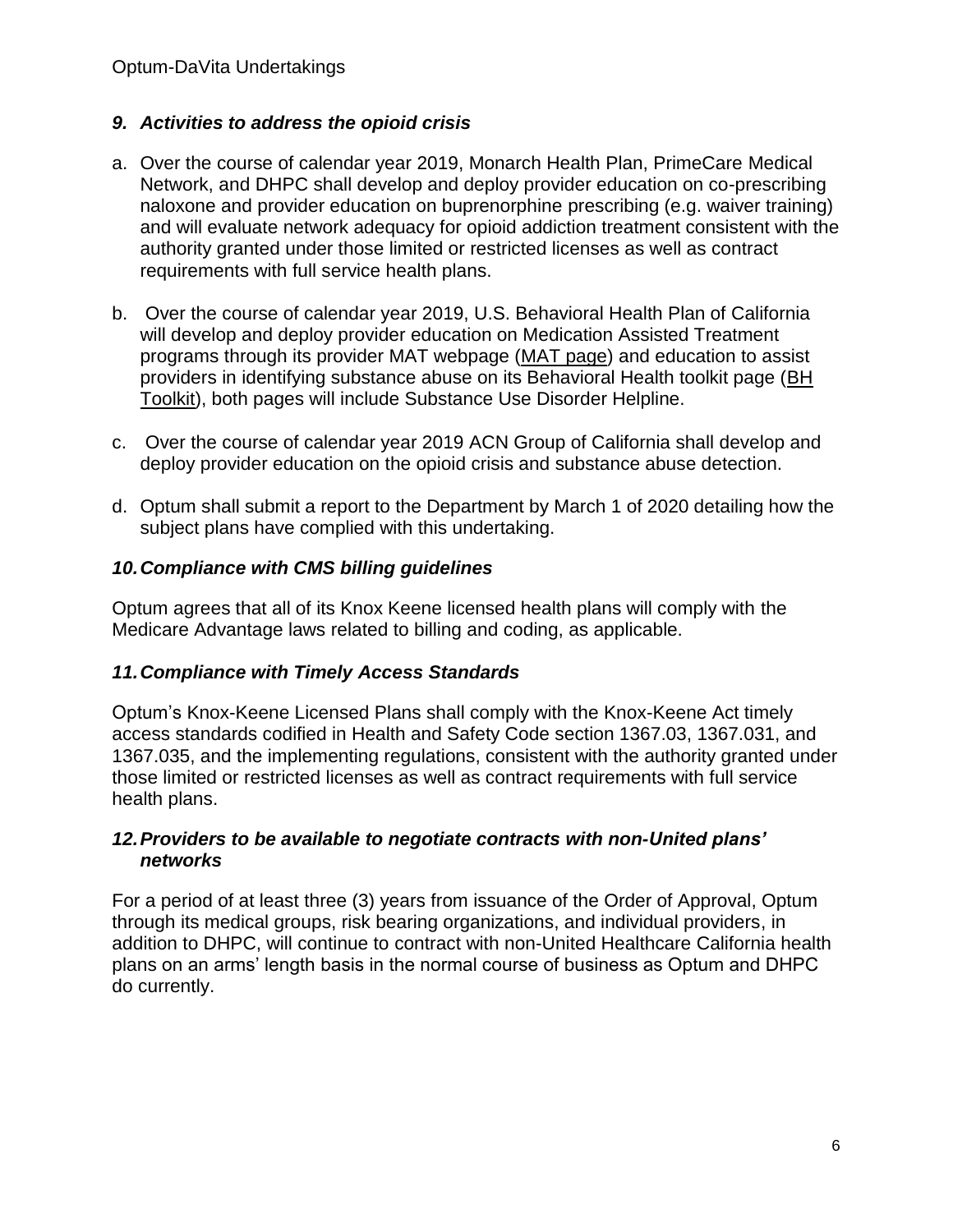# *13.Limitation on data sharing between Optum and other UHG affiliates*

UHG and Optum policies and procedures prohibit and prevent the sharing of any of Optum's health plan confidential customer information between UHC health plan entities and Optum managed and owned medical practices and IPAs. Optum does not share with UHC health plans the confidential information Optum receives and holds from its health plan customers, including strategy, intellectual property, and other confidential information. Critical claims and administrative technology systems used by UHC health plans or Optum practices and IPAs are separate. Access to all confidential information is limited by virtue of UHG and Optum specific administrative (policies and procedures), physical, and technical barriers and safeguards. Optum agrees to continue this practice.

# *14.Cooperate with the Provider Directory Utility*

DHPC and Optum's KnoxKeene Licensed Plans agree that accurate, complete, and accessible provider directories reflecting adequate networks of contracted providers are essential to enrollees. DHPC and all Optum- medical health plans (limited/restricted licensees) in California will continue to work with their contracted full-service health plan customers (e.g., Aetna, UHC, etc.) to upstream information to them about the DHPC and Optum limited/restricted medical health plan contracted providers to maintain accurate digital and printed directories as required by existing regulations as applied to full-service health plans.

#### *15.Optum's KnoxKeene Licensed Plans to correct all uncorrected survey and financial exam deficiencies.*

Within twelve (12) months of the date of the Order of Approval, the Optum California licensed medical health plans shall correct deficiencies and shall submit a report via eFiling demonstrating how the deficiencies have been corrected.

- a. Monarch Health Plan, Inc.—June 21, 2018 Final Report of Routine Survey
	- i. Deficiency: Monarch Health Plan, Inc. does not adequately document its review of Potential Quality Issues.
	- ii. Deficiency: Monarch Health Plan, Inc. does not identify and review grievances involving Potential Quality Issues.
	- iii. Deficiency: Monarch Health Plan, Inc. has not filed its updated Quality Assurance program and related policies and procedures with the Department.
	- iv. Deficiency: Monarch Health Plan, Inc.'s grievance system does not provide reasonable procedures in accordance with statutory and regulatory requirements.
	- v. Deficiency: Monarch Health Plan, Inc. has not filed its updated Grievances and Appeals policies with the Department.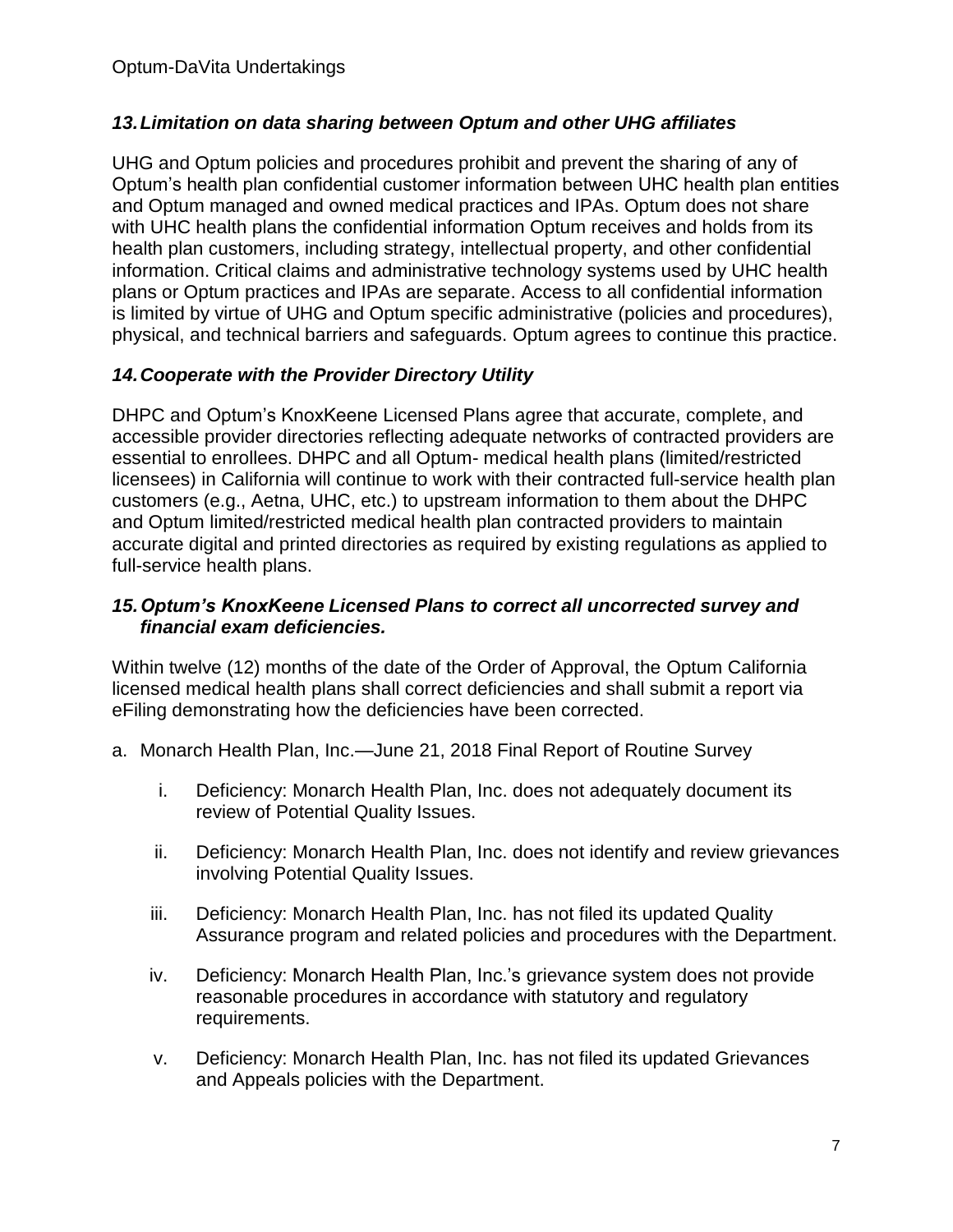- vi. Deficiency: Monarch Health Plan, Inc. has not established an adequate process to evaluate and assess its compliance with Section 1367.01.
- vii. Deficiency: Monarch Health Plan, Inc.'s written communications to providers of a denial, delay, or modification of requested health care services, do not include the direct telephone number or extension of the health care professional responsible for the decision.
- viii. Deficiency: Monarch Health Plan, Inc. has not filed its updated Utilization Management policies and procedures with the Department**.**
- b. ACN Group of California, Inc.- January 24, 2018 Follow Up Report of Routine Survey
	- i. Deficiency: For decisions to deny, delay, or modify health care service requests by providers based in whole or in part on medical necessity, the plan does not consistently include in its written response:
		- A clear and concise explanation of the plan's decision
		- A description of the criteria or guidelines used
		- The clinical reason for the decision regarding medical necessity
- c. U.S. Behavioral Health Plan of California- February 14, 2018 Follow Up Report of Routine Survey
	- i. Deficiency: U.S. Behavioral Health Plan of California does not correctly categorize grievances and appeals and ensure that quality of care and quality of service issues are appropriately and consistently identified so that effective action is taken to improve care.

## *16.HealthCare Partners Medical Group to improve its ratings on the Office of the Patient Advocate Scorecard*

Optum and DHPC shall use commercially reasonable efforts to, within twenty-four (24) months of the date of the Order of Approval, cause HealthCare Partners Medical Group and HealthCare Partners IPA to achieve scores of at least three stars (on a four star scale) or four stars (on a five star scale) on all areas of the Office of the Patient Advocate scorecard.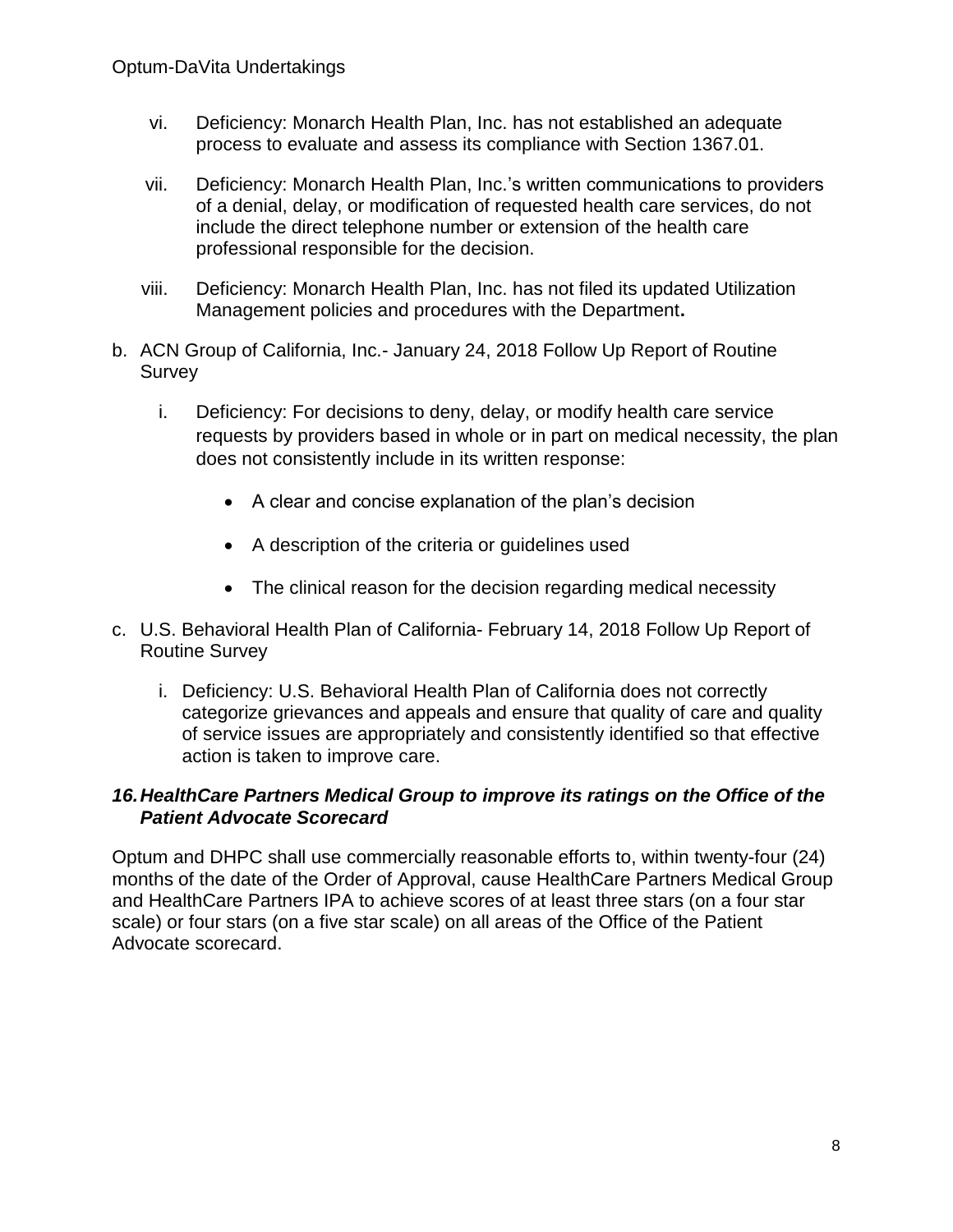# **General Undertakings**

#### *17.Reports to the Department*

- a. Optum shall submit all reports required by these Undertakings through the Department's eFiling portal. Unless otherwise specified by these undertakings, Optum shall cause all reports and information to be submitted under DHPC's material modification number 20180077 in eFiling.
- b. Unless otherwise specified in these Undertakings, Optum shall submit an annual report to the Department by March 1 informing the Department of Optum's, or its subsidiaries' or related entities', activities and compliance regarding these Undertakings during the preceding calendar year. These reports shall be organized by Undertaking and shall provide sufficient detail for the Department to determine whether Optum or its affiliates are compliant with each Undertaking.

## *18.Enforceability of Undertakings*

The Undertakings set forth herein shall be enforceable to the fullest extent of the authority and power of the Director of the Department under the provisions of the Act, including all civil, criminal, and administrative remedies (such as Cease and Desist Orders, freezing enrollment, and assessment of fines and penalties). The Undertakings shall act as an Order of the Director.

Optum and DHPC acknowledge that the Act's enforcement remedies are not exclusive, and may be sought and employed in any combination deemed advisable by the Department to enforce these Undertakings.

#### *19.Terms and conditions of Undertakings*

The Undertakings set forth herein shall be subject to the following terms and conditions:

- a. *Binding Effect.* The Undertakings set forth herein shall be binding on Optum and DHPC and their respective successors and permitted assigns. If either fails to fulfill its obligations to the Department as provided under the Undertakings set forth herein, Optum and DHPC stipulate and agree that the Department shall have the authority to enforce the provisions of these Undertakings in a California court of competent jurisdiction or in a hearing before the Office of Administrative Hearings.
- b. *Governing Law.* The Undertakings set forth herein and their validity, enforcement, and interpretation, shall for all purposes be governed by and construed in accordance with the laws of the State of California.
- c. *Venue.* The proper venue of any dispute arising from the Undertakings set forth herein shall be Sacramento, California.
- d. *Invalidity.* In the event that any Undertakings or any portion of any Undertaking set forth herein shall be declared invalid or unenforceable for any reason by a court of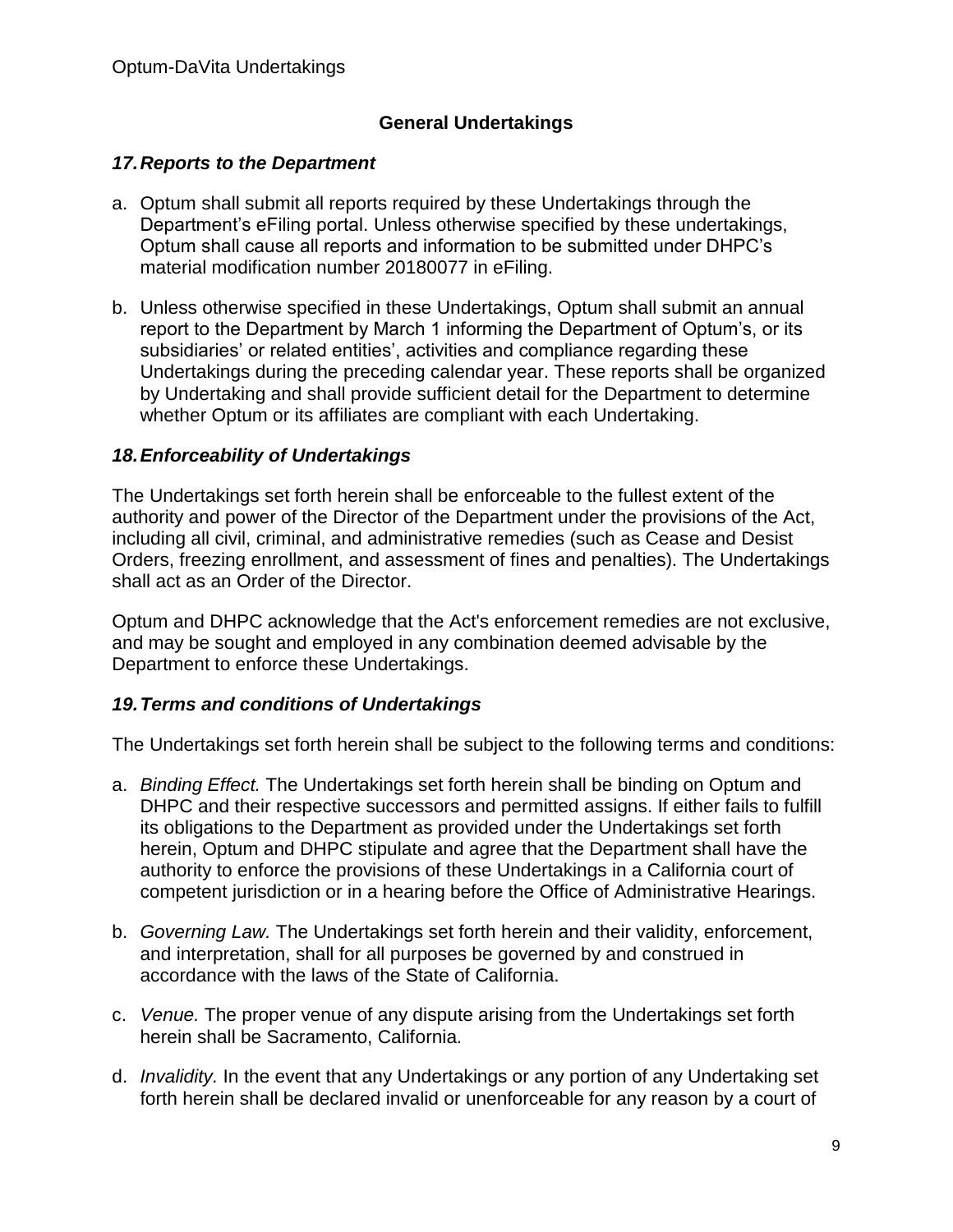competent jurisdiction, the validity or enforceability of any other Undertakings or any portion of any Undertaking shall not affect the validity or enforceability of any other undertakings, and such other Undertakings shall remain in full force and effect and shall be enforceable to the maximum extent permitted by applicable law.

- e. *Duration.* The Undertakings set forth herein shall become effective upon the closing date of the Acquisition and except as to those provisions of the Undertakings that contain separate termination provisions, shall remain in full force and effect for four (4) years, ending on the anniversary of the closing date of the Acquisition, unless terminated sooner by the Department or by Optum and DHPC with the written consent of the Department.
- f. *Third Party Rights.* Nothing in the Undertakings set forth herein is intended to provide any person other than Optum, DHPC, and the Department, and their respective successors and permitted assignees or agents, with any legal or equitable right or remedy with respect to any provision of any Undertaking set forth herein.
- g. *Amendment.* The Undertakings set forth herein may be amended only by written agreement executed by Optum, DHPC and the Department.
- h. *Assignment.* No Undertaking set forth herein may be assigned by Optum or DHPC, in whole or in part, without the prior written consent of the Department.
- i. *Specific Performance.* In the event of any breach of these Undertakings, Optum and DHPC acknowledge that the State of California would be irreparably harmed and could not be made whole by monetary damages. It is accordingly agreed that Optum and DHPC shall waive the defense in any action brought by the Department for specific performance that a remedy at law would be adequate, and the Department should be entitled to seek an injunction or injunctions to prevent breaches of the provisions of these Undertakings and to seek to specifically enforce the terms and provisions stated herein. The Department's right to seek an injunction does not supersede the remedies available to the Director described in subsection (a) of this Undertaking.

## **Optum, Inc.**

Signature: ORIGINAL SIGNED BY

Date: 11/20/18

Print Name: Richard J. Mattera

Print Title: Executive Vice President, Chief Legal Officer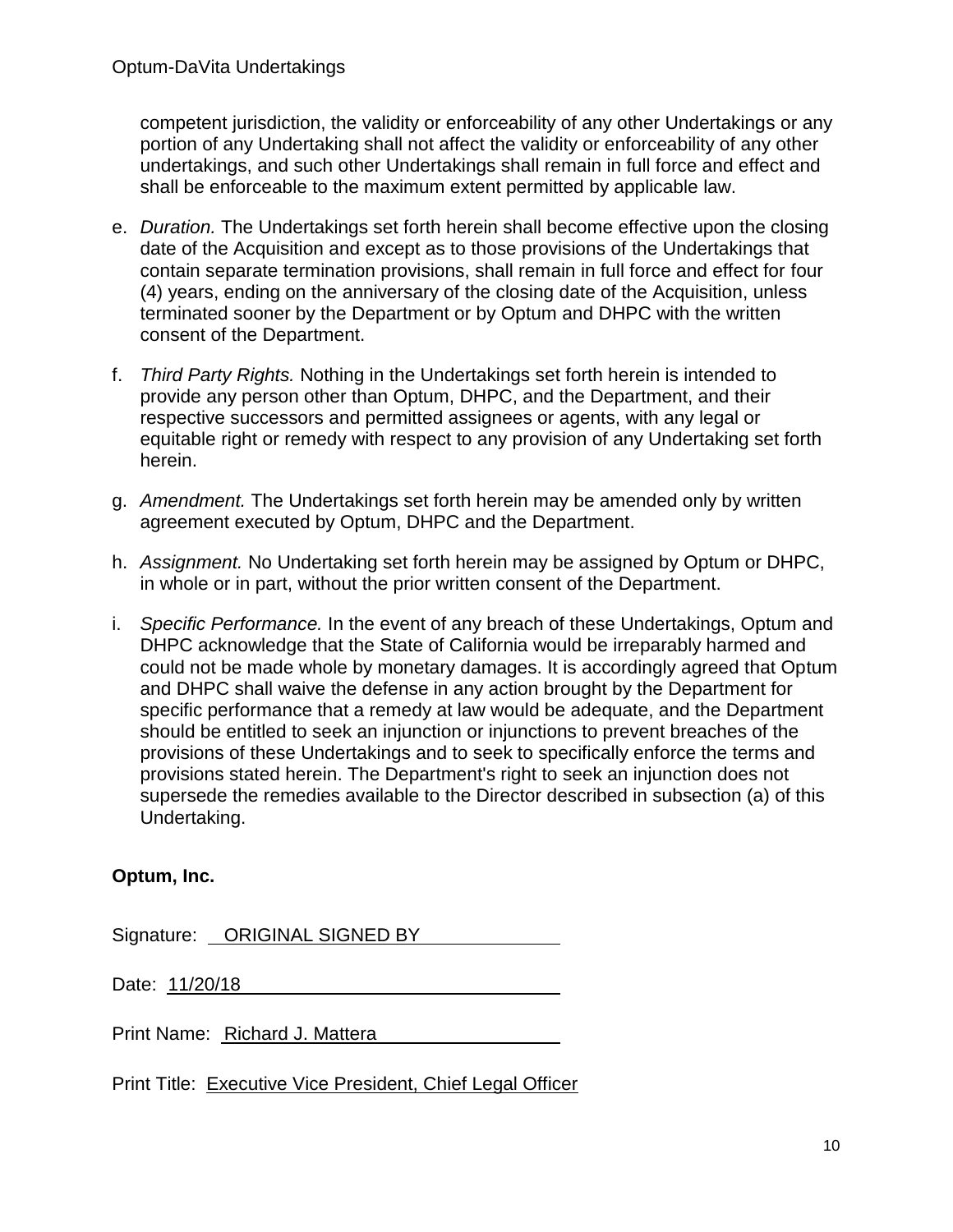#### Optum-DaVita Undertakings

## **DaVita Health Plan of California, Inc.**

Signature: ORIGINAL SIGNED BY

Date: 11/19/18

Print Name: Jim Rechtin

Print Title: President and Chief Executive Officer

## **ACN Group of California, Inc.**

Signature: ORIGINAL SIGNED BY

Date: 11/20/18

Print Name: Stephen Castro

Print Title: President

## **U.S. Behavioral Health Plan of California**

Signature: ORIGINAL SIGNED BY

Date: 11/26/18

Print Name: Marian Maguire

Print Title: President

# **PrimeCare Medical Network, Inc.**

Signature: ORIGINAL SIGNED BY

Date: 11/20/18

Print Name: Leigh Hutchins

Print Title: CEO